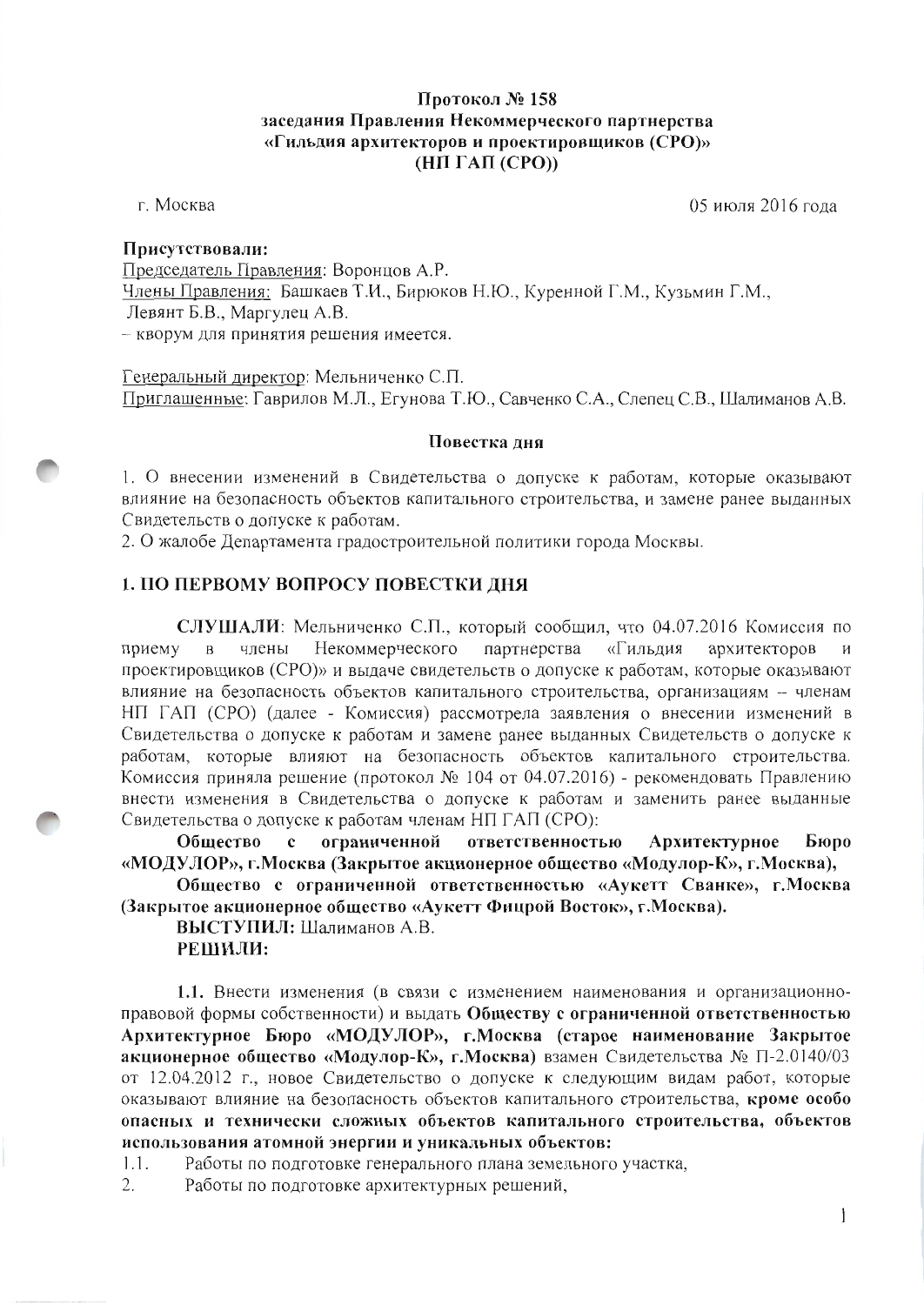- $\mathcal{E}$ Работы по подготовке конструктивных решений.
- $11.$ Работы по подготовке проектов мероприятий по обеспечению доступа маломобильных групп населения,
- 13. Работы по организации подготовки проектной документации, привлекаемым застройщиком или заказчиком на основании договора юридическим лицом или индивидуальным предпринимателем (генеральным проектировщиком).

Обшество  $\mathbf{c}$ ограниченной ответственностью Архитектурное **Бюро** «МОДУЛОР», г. Москва вправе заключать договоры по осуществлению организации работ по подготовке проектной документации для объектов капитального строительства, стоимость которых по одному договору не превышает 5 000 000 (Пять миллионов) рублей Российской Федерации.

#### ГОЛОСОВАЛИ: «За» - единогласно.

1.2. Внести изменения (в связи с изменением наименования и организационноправовой формы собственности) и выдать Обществу с ограниченной ответственностью «Аукетт Сванке», г.Москва (старое наименование Закрытое акционерное общество «Аукетт Фицрой Восток», г. Москва) взамен Свидетельства № П-2.0083/05 от 27.02.2014 г. новое Свидетельство о допуске к следующим видам работ, которые оказывают влияние на безопасность объектов капитального строительства, кроме особо опасных и объектов капитального строительства, объектов технически сложных использования атомной энергии:

- Работы по подготовке генерального плана земельного участка,  $1.1.$
- $2.$ Работы по подготовке архитектурных решений,
- $3.$ Работы по подготовке конструктивных решений,
- Работы по подготовке технологических решений жилых зданий и их комплексов,  $6.1.$
- Работы по подготовке технологических решений общественных зданий и  $6.2.$ сооружений и их комплексов,
- Работы по подготовке технологических решений производственных зданий и 6.3. сооружений и их комплексов,
- $11.$ Работы по подготовке проектов мероприятий по обеспечению доступа маломобильных групп населения,
- Работы по организации подготовки проектной документации, привлекаемым  $13.$ застройщиком или заказчиком на основании договора юридическим лицом или индивидуальным предпринимателем (генеральным проектировщиком).

По всем видам работ Общество с ограниченной ответственностью «Аукетт Сванке», г. Москва вправе выполнять работы, в том числе и на уникальных объектах, указанных в части 2 статьи 48.1 Градостроительного кодекса Российской Федерации.

Общество с ограниченной ответственностью «Аукетт Сванке», г. Москва, вправе заключать договоры по осуществлению организации работ по подготовке проектной документации для объектов капитального строительства, стоимость которых по одному договору составляет до 300 000 000 (Трехсот миллионов) рублей Российской Федерации.

ГОЛОСОВАЛИ: «За» - единогласно.

## 2. ПО ВТОРОМУ ВОПРОСУ ПОВЕСТКИ ДНЯ

СЛУШАЛИ: Генерального директора Мельниченко С.П., который сообщил, что поступила жалоба Департамента градостроительной политики города Москвы от 01.07.2016 № ДГП-02-2085/15-22 в связи с отрицательным заключением ГАУ города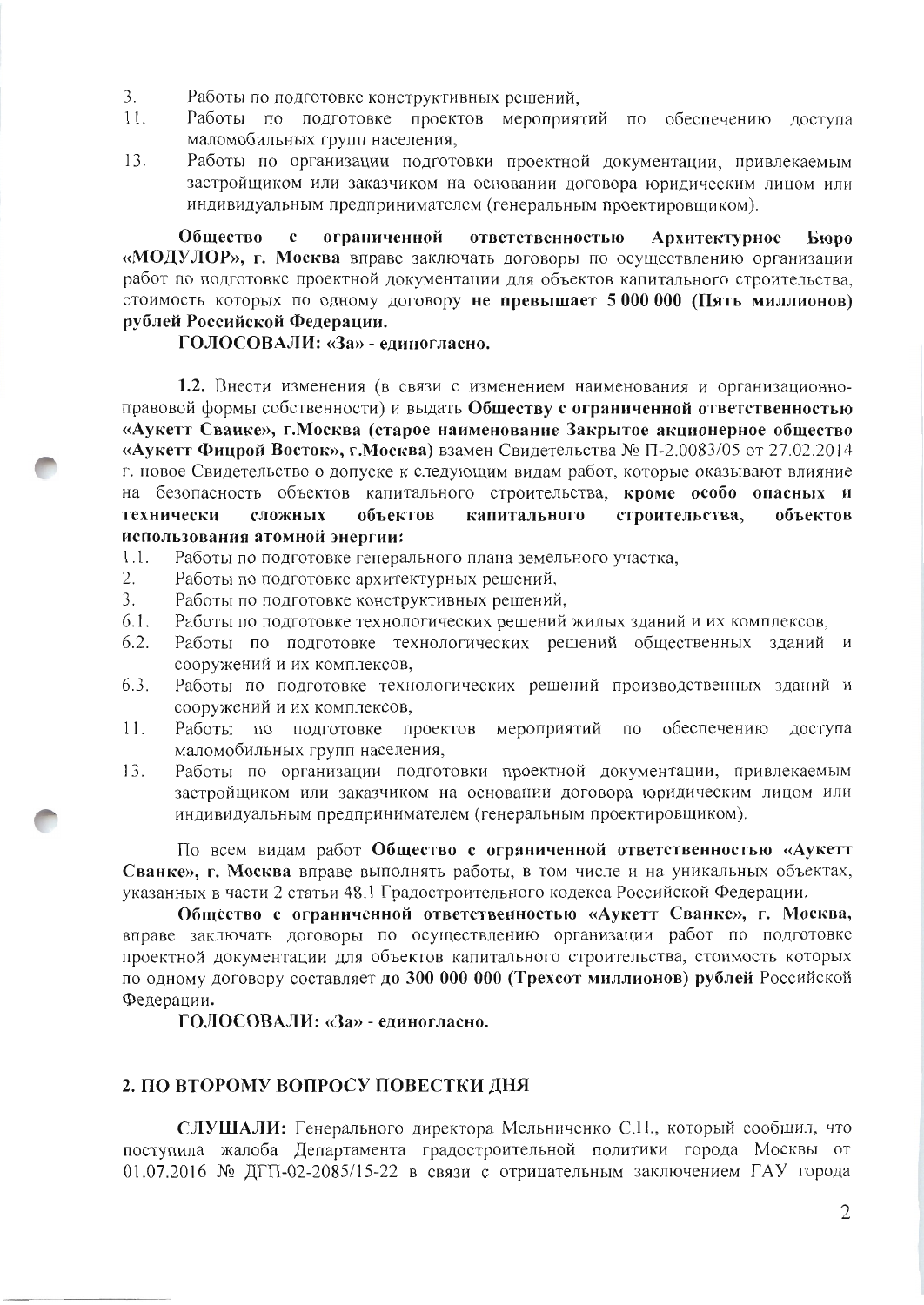Москвы «Московская государственная экспертиза» от 14.06.2016 на проектную документацию, включая смету, и результаты инженерных изысканий по объекту городского заказа «Школа на 1100» по адресу: кв.7, район Некрасовка, Юго-Восточный административный округ города Москвы, подготовленную членом НП ГАП (СРО) - ООО ППФ «ПРОЕКТ РЕАЛИЗАЦИЯ» (ИНН 7715138190).

ВЫСТУПИЛ: Маргулец А.В.

РЕШИЛИ: Передать дело члена НП ГАП (СРО) - ООО ППФ «ПРОЕКТ РЕАЛИЗАЦИЯ» на рассмотрение в Дисциплинарную комиссию НП ГАП (СРО).

ГОЛОСОВАЛИ: «За» - единогласно